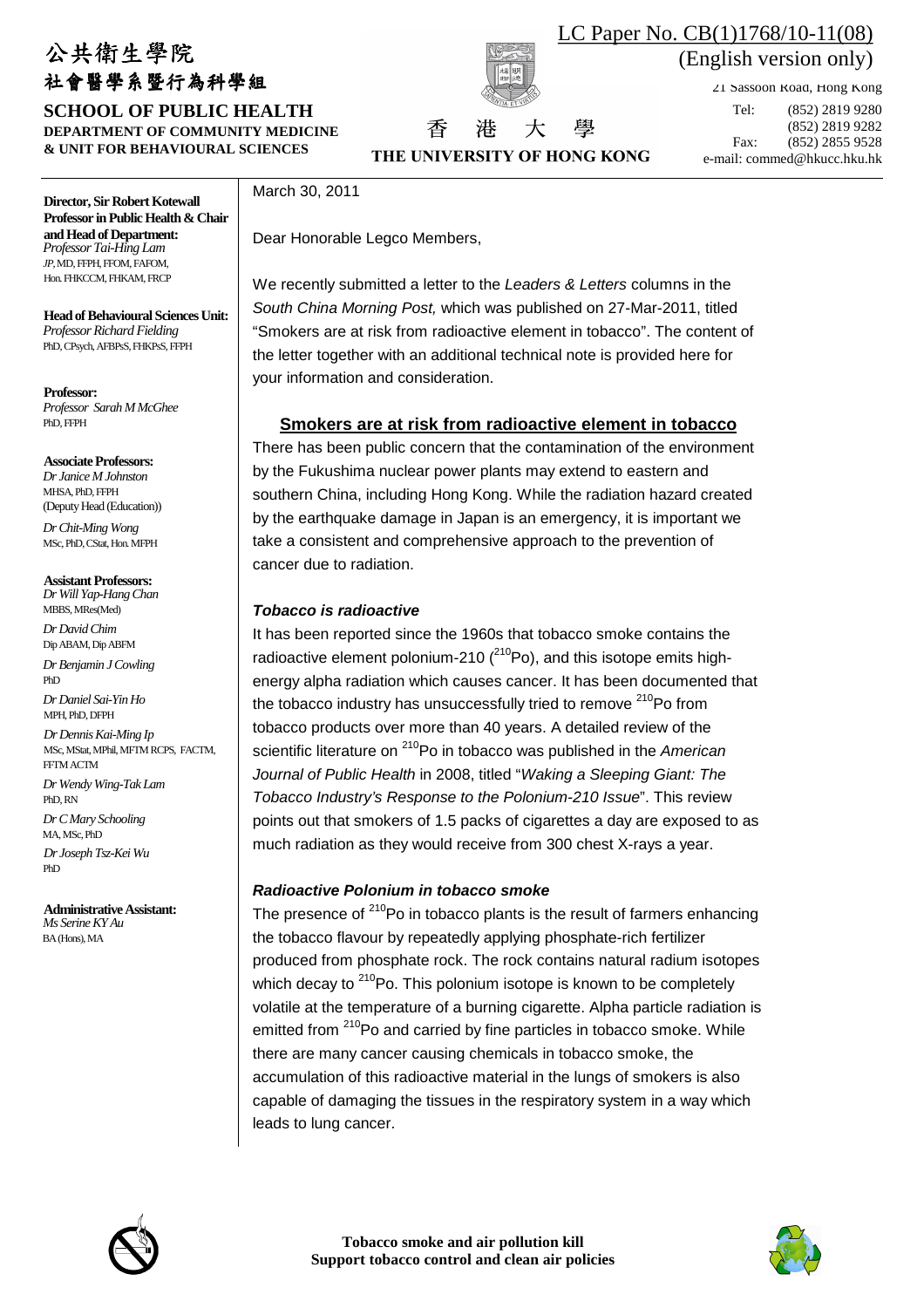# 公共衛生學院 社會醫學系暨行為科學組 **SCHOOL OF PUBLIC HEALTH DEPARTMENT OF COMMUNITY MEDICINE & UNIT FOR BEHAVIOURAL SCIENCES**



THE UNIVERSITY OF HONG KONG

壆

港

5/F, William M.W. Mong Block Faculty of Medicine Building 21 Sassoon Road, Hong Kong Tel: (852) 2819 9280 (852) 2819 9282 Fax: (852) 2855 9528 e-mail: commed@hkucc.hku.hk

### **A public health approach to cancer prevention**

It is vitally important that all avoidable exposures to radioactive and other agents responsible for cancer are prevented. We can begin by ensuring that:

香

- (i) Smokers are helped to quit by providing effectively funded, staffed and distributed smoking cessation services;
- (ii) Children are not enticed to smoke by tobacco companies; and
- (iii) Everyone is protected from breathing secondhand tobacco smoke.

### **Essential public health action in Hong Kong**

The proposed increase in tobacco duty in the 2011 Budget will predictably reduce the current and future prevalence of smoking and exposure to cancer causing agents. The beneficial health gains will be greatest among young people, including children and adolescents, through prevention of both active and passive smoking. It will also motivate and help many adult smokers to quit.

Quitting and reduction in new cases of nicotine addiction among youth will predictably reduce harmful exposures, to radioactive and cancer causing substances, through prevention of both active and passive smoking.

Yours faithfully, Lai Hak Kan, PhD Honorary Assistant Professor

Wong Chit Ming, PhD Associate Professor

Anthony J Hedley, MD, BBS, JP Honorary Professor (Chair Professor 1988-2010)